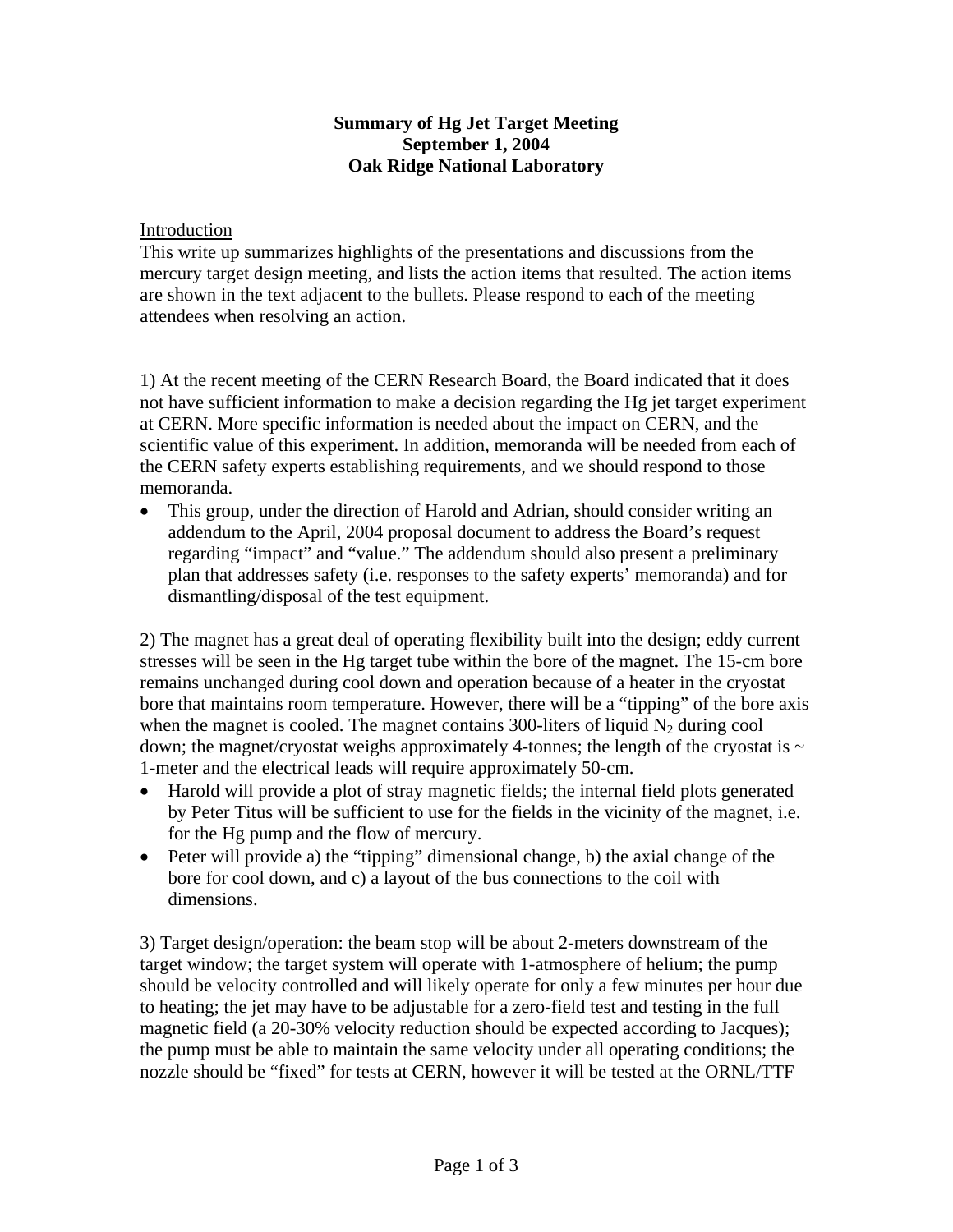where it will be manually adjusted as needed; the magnet and Hg target system should be mounted on a common base support for rail movement into and out of the beam line; at the end of testing, the target assembly remains intact and after some cool down period, is moved to Lab A for disassembly, Hg removal, and preparation for shipping.

3) Optical diagnostics may be difficult to fit into the target tube. The tube inside-diameter is  $\sim$ 145-mm.

• Thomas, Harold, and Kirk, establish how many views are needed for the optics (two will be the minimum), and where to look at the beam profile; determine whether a "pixel detector" could be a better diagnostic.

4) The Hg target jet tests at BNL used double windows with interstitial pumping to determine if a window cracked; the window diagnostic was interlocked to the control system; windows were designed to a safety factor of 4.

- Nick, Jacques, Harold, think about whether a double window design with interstitial pumping will be required. Considering that we will have a secondary containment, it may not be necessary. In addition, none of the windows tested at BNL (E951 tests) failed and there is actual data that can be scaled to the proposed CERN test.
- Nick, draft a brief paper that documents the E951 experience, including the "George" Greene" tests.

5) The schedule for the target jet test program needs to be updated based on discussions at the meeting. BNL will design the diagnostics so they can be integrated into the target system, but procurement for the target system will include the diagnosics.

- PTS, provide Harold with a "guesstimate" of the cost to fabricate the target system.
- PTS, add time in the schedule to install the target diagnostics.
- Add CERN installation/assembly activities to the schedule based on input from Adrian and Jacques, i.e. installing cryo system, power supply, controls, etc.

6) The dose rate on the cryostat is  $\sim$ 1 mrad/h after 1 month, based on 200 pulses; the activation in the Hg is 2.5 Ci at 1 second, and 4.9E-4 Ci after 1 year. The remote control location will be ~50-meters from the test location in another tunnel area. The beam attenuator will be an iron core surrounded by concrete, and could be 160-cm thick. In the tunnel layout, the beam attenuator will replace the dipole and quadrupole magnets downstream of the target.

• Harold, estimate the dose rate of a function of time after shutdown at the beam attenuator.

7) The magnet and target should share a common base support structure designed by Van Graves (ORNL) and a rail system compatible with the TT2A tunnel, but installed by CERN.

8) A preliminary decommissioning and disposal plan needs to be started and discussed with the various CERN safety experts.